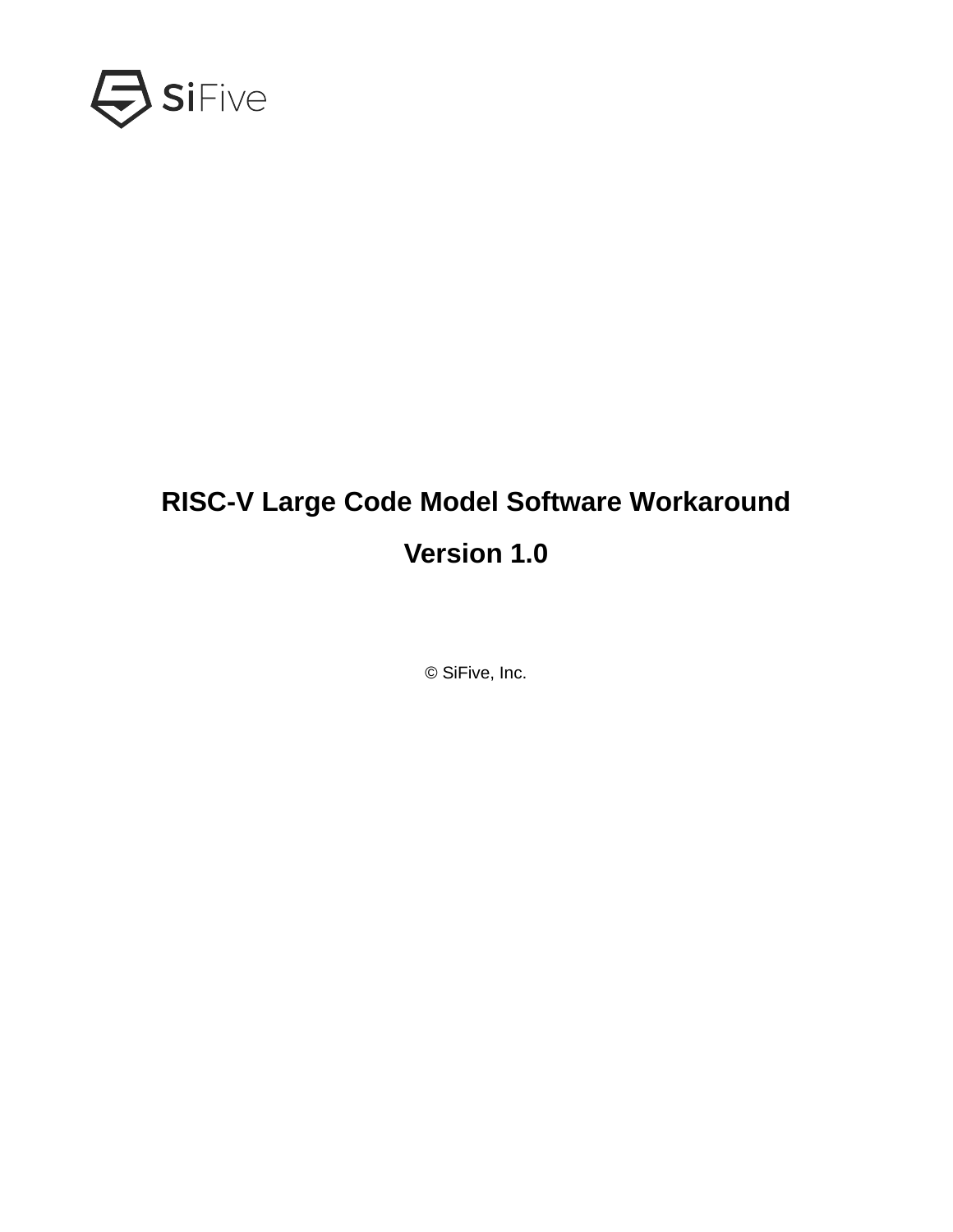# **RISC-V Large Code Model Software Workaround**

### **Proprietary Notice**

Copyright © 2019, SiFive Inc. All rights reserved.

Information in this document is provided as is, with all faults.

SiFive expressly disclaims all warranties, representations, and conditions of any kind, whether express or implied, including, but not limited to, the implied warranties or conditions of merchantability, fitness for a particular purpose and non-infringement.

SiFive does not assume any liability rising out of the application or use of any product or circuit, and specifically disclaims any and all liability, including without limitation indirect, incidental, special, exemplary, or consequential damages.

SiFive reserves the right to make changes without further notice to any products herein.

### **Release Information**

| <b>Version</b> | <b>Date</b>                   | <b>Changes</b>            |
|----------------|-------------------------------|---------------------------|
| V1.L           | 2019<br>Q<br>September<br>. ب | nitial release<br>Initial |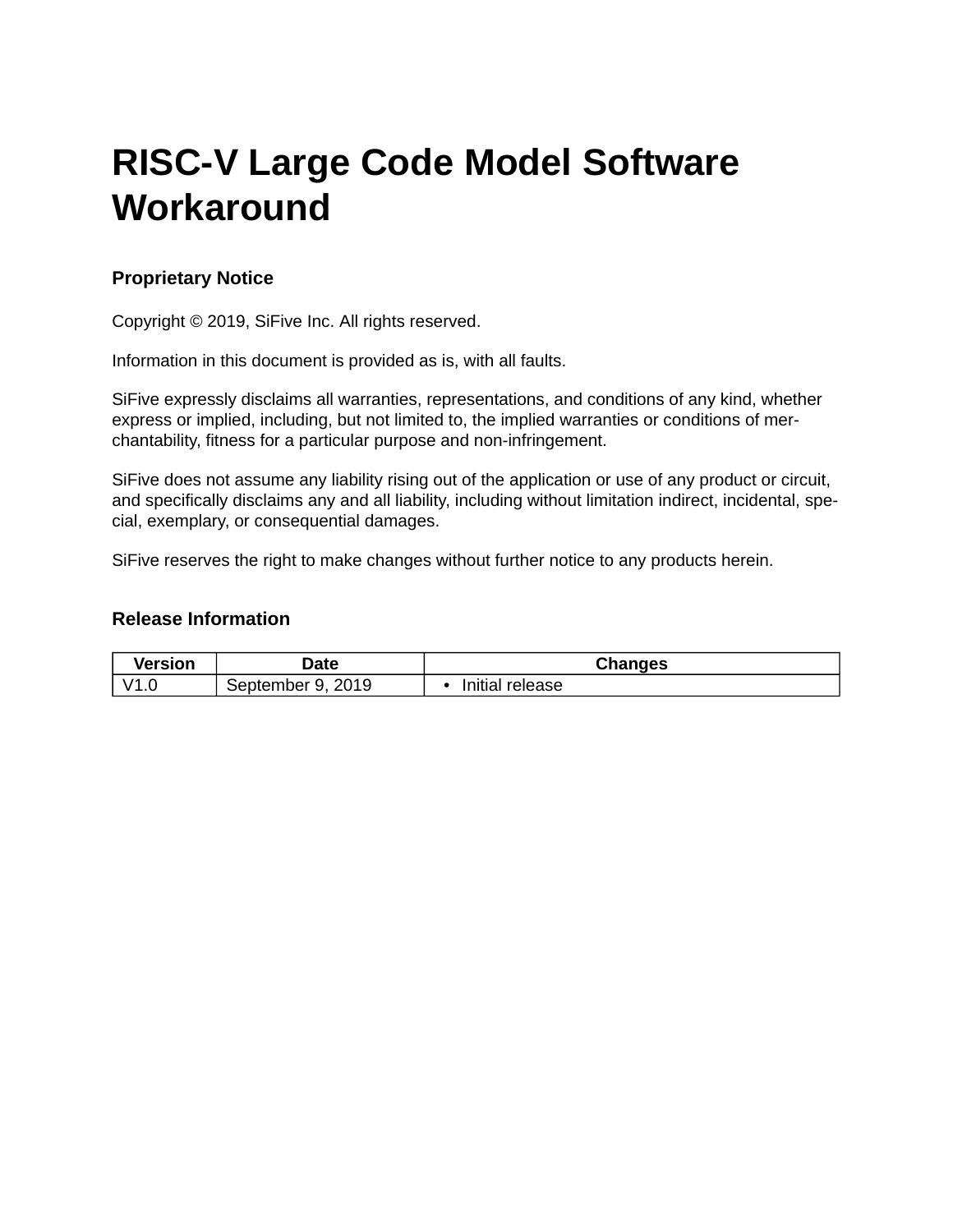# **Contents**

| 1.1 |  |
|-----|--|
|     |  |
|     |  |
|     |  |
|     |  |
|     |  |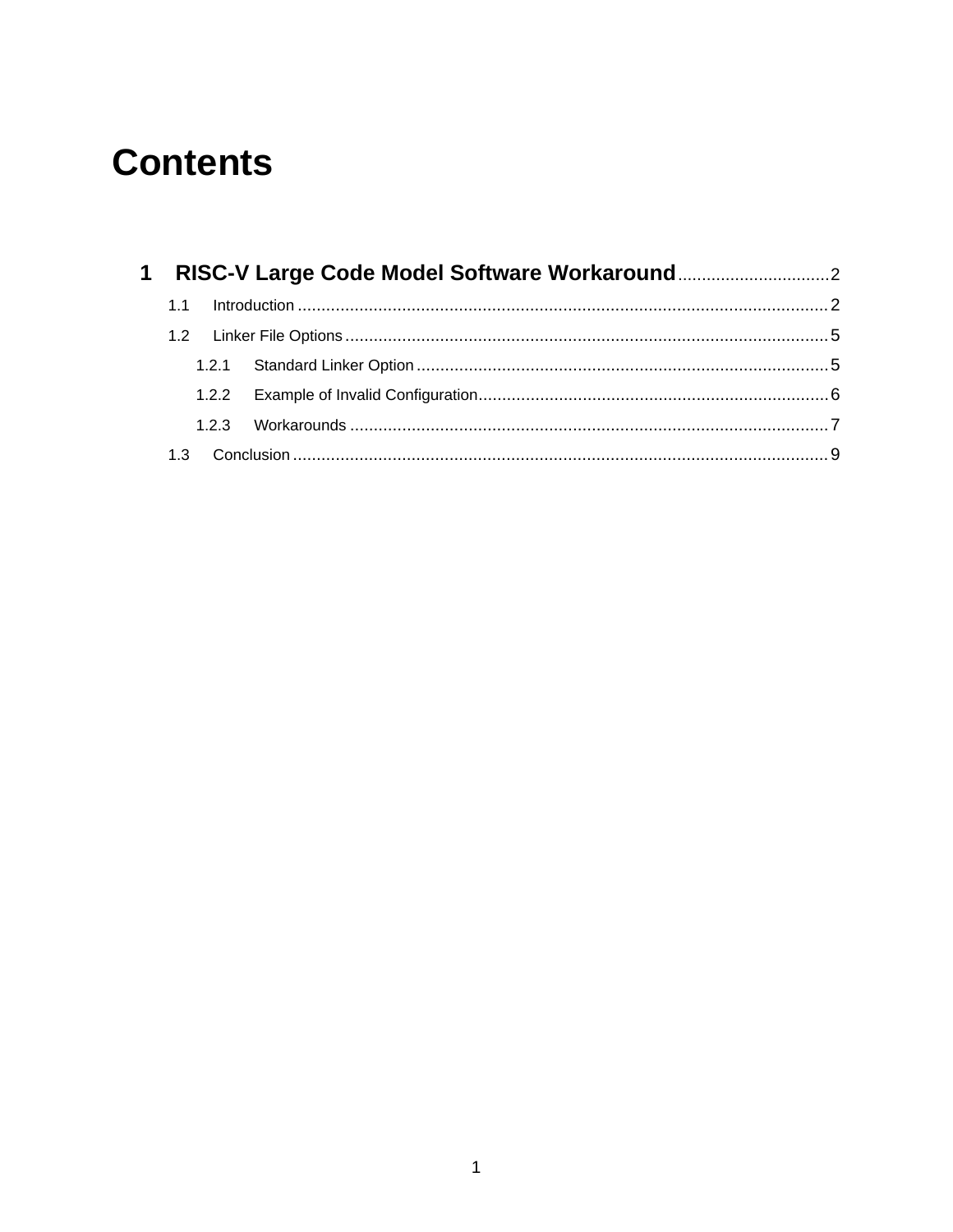# <span id="page-3-0"></span>**[Chapter 1](#page-3-0)**

# **[RISC-V Large Code Model Software](#page-3-0) Workaround**

# <span id="page-3-1"></span>**[1.1 Introduction](#page-3-1)**

RISC-V code models are used when building a software program, and they define a method to generate instruction combinations to access global symbols. There are two types of code models currently used on RISC-V architectures: -mcmodel=medlow and -mcmodel=medany. Both code models restrict the generated **code** to be 2GiB or less. Additionally, both code models require that **global symbols** reside within +/- 2GiB (32-bit signed offset) from the generated code. The below example shows how this range works on 32-bit architectures, using x0-relative addressing.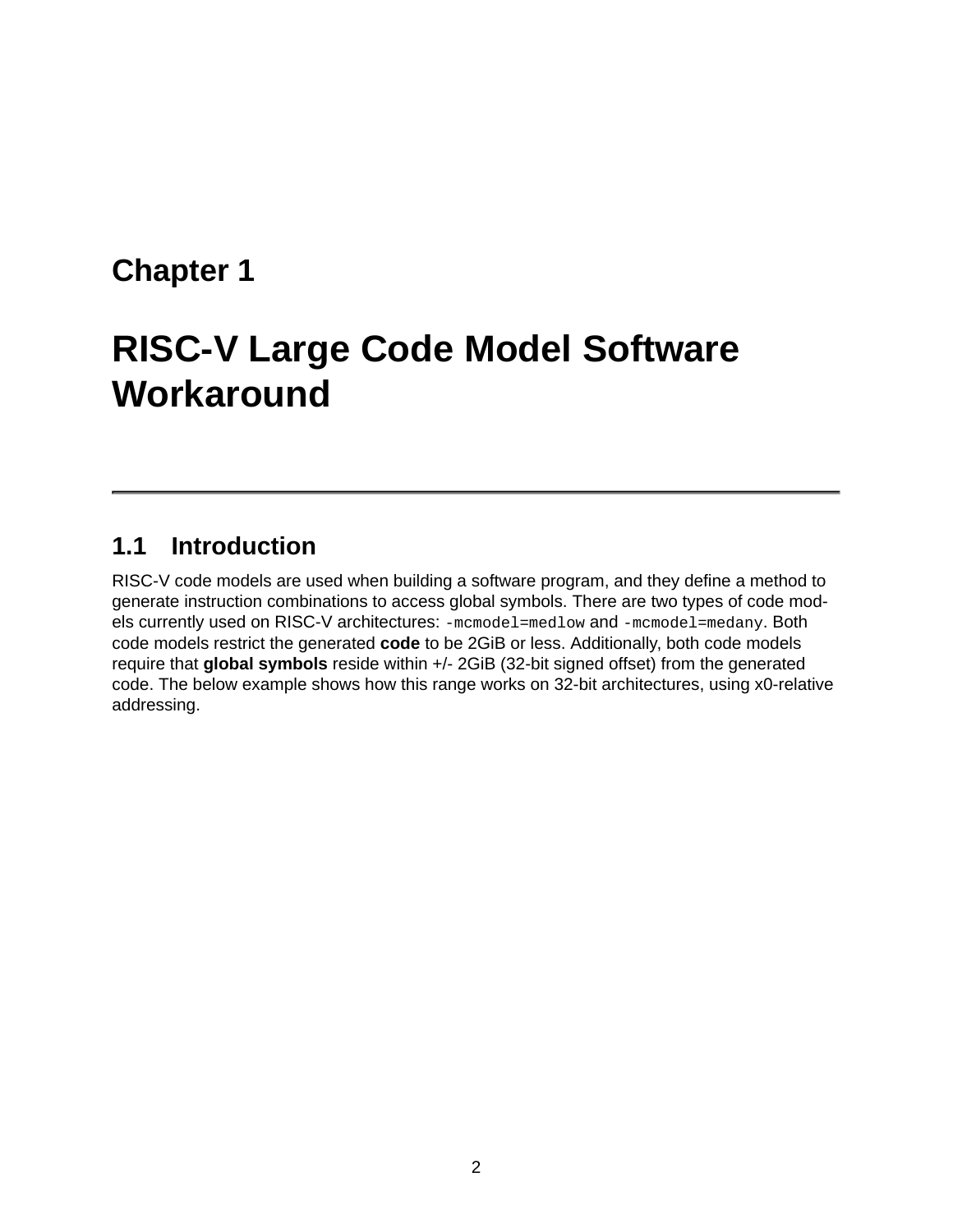

**Figure 1:** 32-bit architecture addressing using -mcmodel=medlow

For 32-bit architectures using -mcmodel=medlow, the full 32-bit address range is accessible for compiling and linking your program.

For 64-bit architectures which use -mcmodel=medany, **code** can be linked at any base address, but linked global symbols follow a similar +/- 2GiB range restriction. Depending on the code base address, there are scenarios where the negative range is generally not used.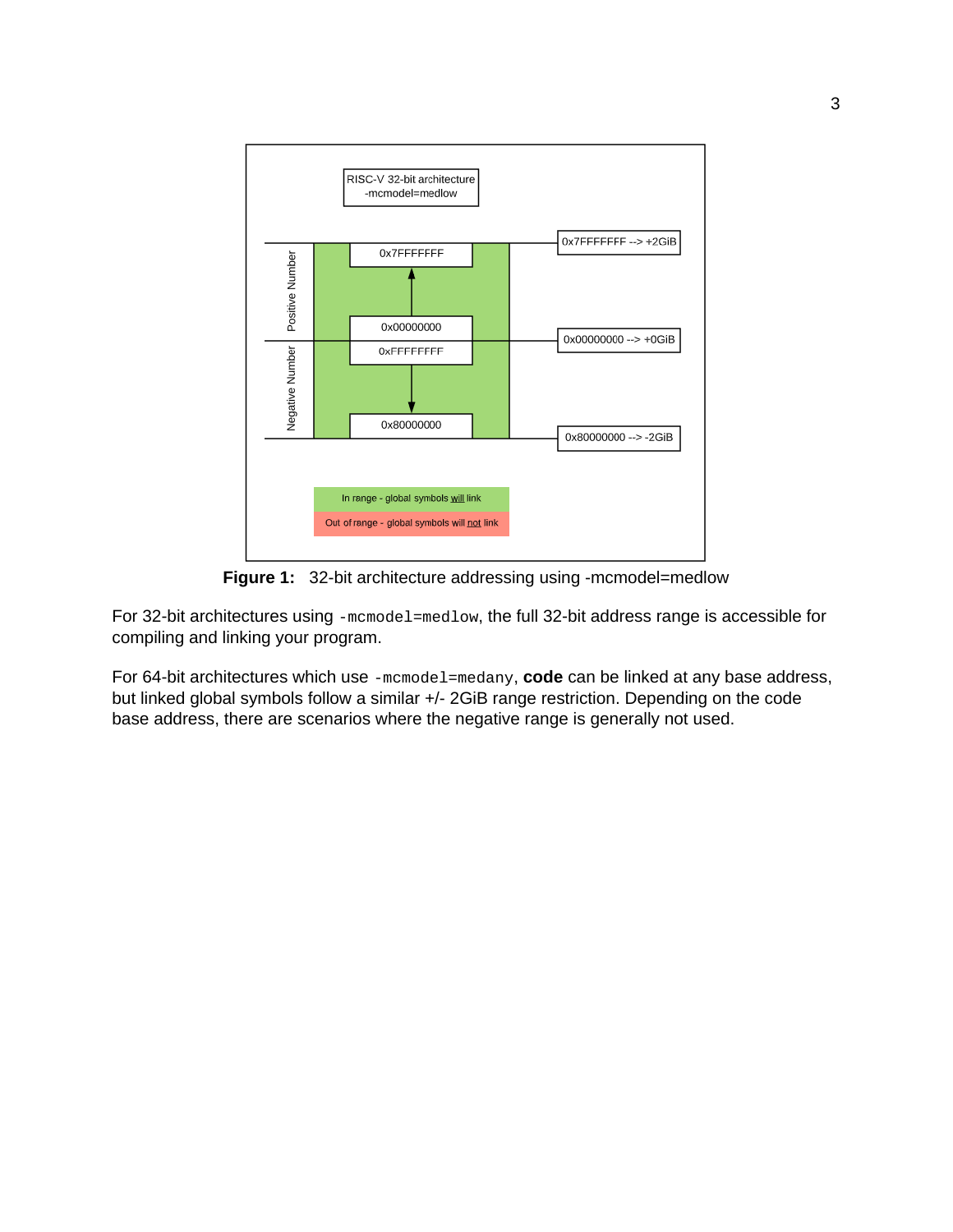

**Figure 2:** 64-bit architecture addressing using -mcmodel=medany

In Summary:

- -mcmodel=medlow Used for 32-bit architectures, this code model requires that the program and its statically defined symbols must lie between the absolute addresses -2 GiB and +2 GiB, which covers the full 32-bit address range. Code is generally linked around address 0x00000000, and instruction pairs lui and ld are used to generate addresses for global symbols.
- -mcmodel=medany Used for 64-bit architectures, this code model also generates a 32-bit signed offset to refer to global symbols. Linked **code** can reside at any address, and instruction pairs auipc and ld are used to generate global symbol addresses in a +/- 2GiB window from the **code** area.

Both code models limit the address range where linked symbols can reside, but this is not an issue for 32-bit architectures. The only limit this introduces is on 64-bit architectures using -mcmodel=medany, where there is a requirement for linked symbols to be outside of +/- 2GiB from the **code** area.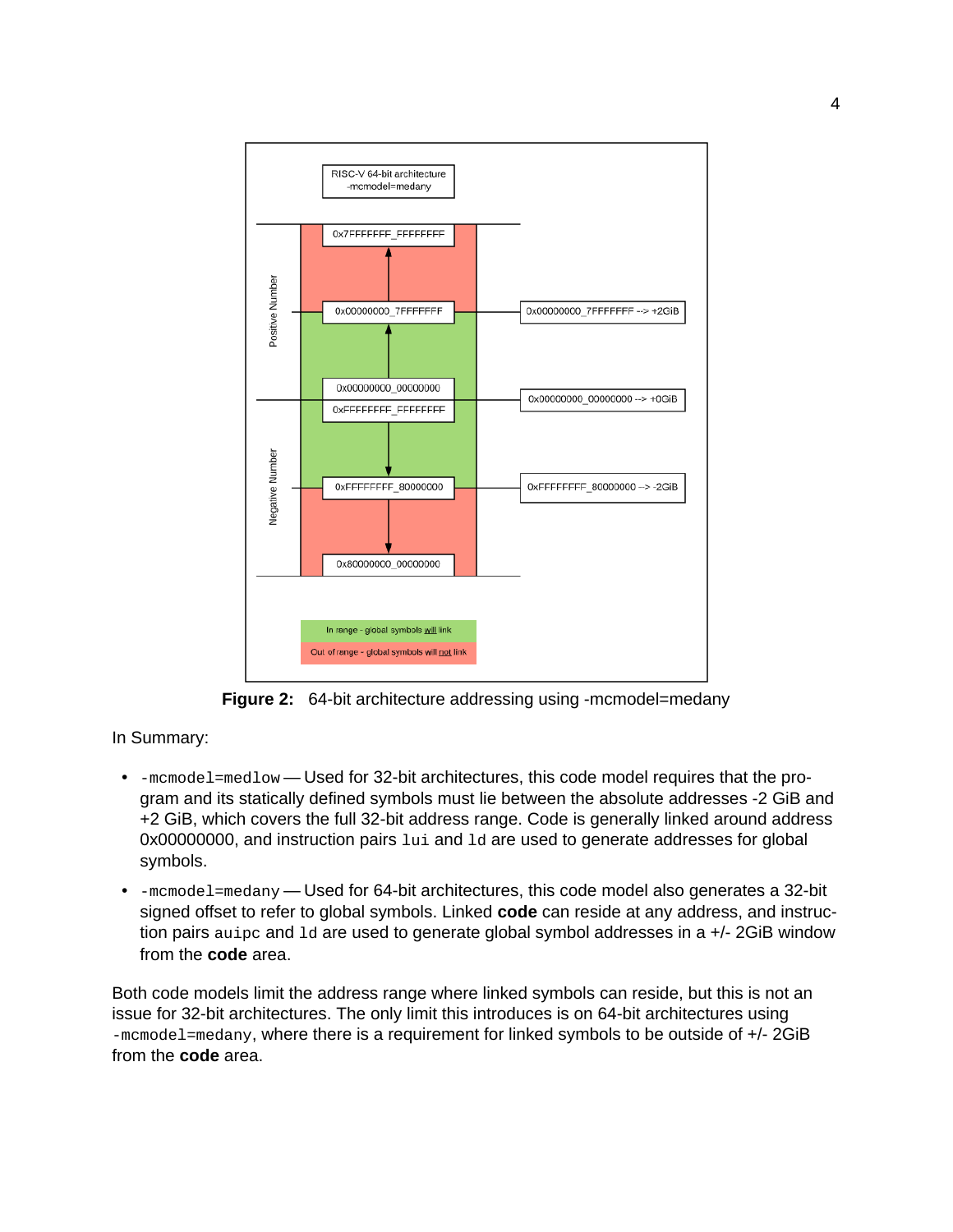#### **Note**

As an optimization, if an address is out of range of auipc, but within range of zero-base addressing, then the linker will convert the auipc to an lui. This is primarily to make undefined weak references work, as these will always be zero at the end of linking, which is generally not in range of auipc when -mcmodel=medany is used.

There is a lot more detail, and a precise description of RISC-V code models in this blog post: [https://www.sifive.com/blog/all-aboard-part-4-risc-v-code-models.](https://www.sifive.com/blog/all-aboard-part-4-risc-v-code-models)

# <span id="page-6-0"></span>**[1.2 Linker File Options](#page-6-0)**

Before we dig into an example it is worthwhile to note the different linker combinations that are available for SiFive's cores in the [freedom-e-sdk](https://github.com/sifive/freedom-e-sdk) repository. The options are selected by using the LINK\_TARGET option, described in the repository [README](https://github.com/sifive/freedom-e-sdk#sifive-freedom-e-sdk-readme) file.

- **metal.default.lds** This linker option maps code and data to Flash, with the exception of uninitialized RAM section .bss, and stack and heap, which always reside in RAM
- **metal.ramrodata.lds** This linker option maps read-only data sections .rodata and .rdata to RAM, in addition to .bss, stack, and heap, placing executable code in flash section
- **metal.scratchpad.lds** This linker option maps everything to RAM, flash is not used

### <span id="page-6-1"></span>**[1.2.1 Standard Linker Option](#page-6-1)**

The linker file example below represents an example memory map configuration for some of SiFive's 32-bit and 64-bit standard cores.

**MEMORY** { ram (wxa!ri) : ORIGIN = 0x80000000, LENGTH = 0x4000  $f$ lash (rxai!w) : ORIGIN = 0x20400000, LENGTH = 0x1fc00000 }

It should be noted that the MEMORY section layout is the same for most linker file options listed previously. The difference in how a compiled program is organized, and whether the defined regions are actually used, is controlled by the SECTIONS and PHDRS areas of the linker file.

PHDRS

{

}

```
flash PT_LOAD;
ram_init PT_LOAD;
itim_init PT_LOAD;
ram PT_NULL;
itim PT_NULL;
```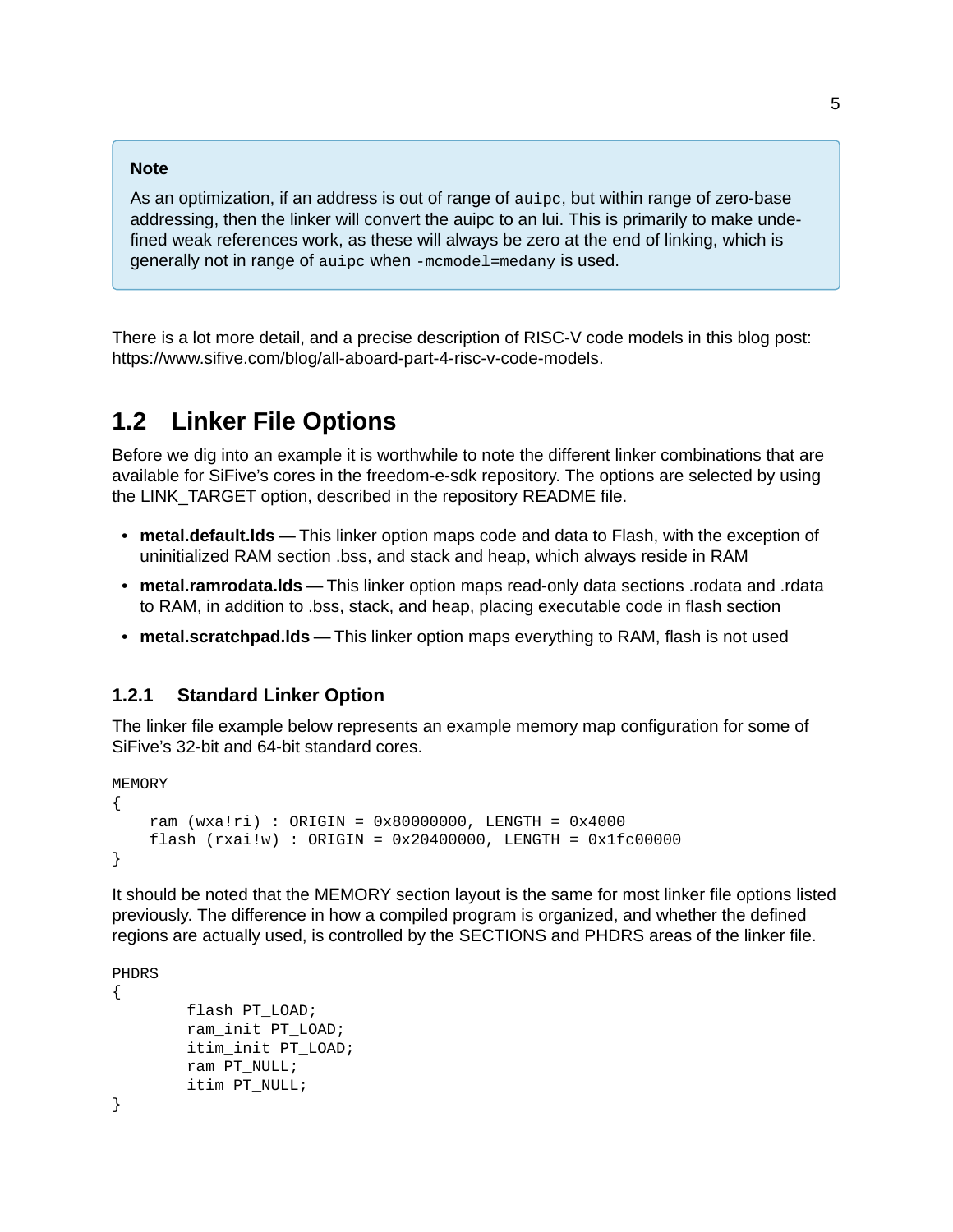```
SECTIONS
```

```
{
        __stack_size = DEFINED(__stack_size) ? __stack_size : 0x400;
        PROVIDE(__stack_size = __stack_size);
         __heap_size = DEFINED(__heap_size) ? __heap_size : 0x400;
        PROVIDE(\text{__metal}\_\text{boot}\_\text{hart} = 0);PROVIDE(\text{__metal__chicken__bit = 0)};.init :
        {
                KEEP (*(.text.metal.init.enter))
                KEEP (*(SORT_NONE(.init)))
                KEEP (*(.text.libgloss.start))
        } >flash AT>flash :flash
        .text :
        {
                *(.text.unlikely .text.unlikely.*)
                *(.text.startup .text.startup.*)
                *(.text + text +*)*(.itim .itim.*)
                *(.gnu.linkonce.t.*)
        } >flash AT>flash :flash
        ...
```
The above example shows a small piece of metal.default.lds, and does not load any executable code into ram or itim since it uses PT\_NULL.

This standard memory map will build correctly for different combinations of code and data sections being mapped to either ram or flash. The code model description can be found in **settings.mk** which is located in the **/bsp** path for your SiFive project. For example, when represented as RISCV\_CMODEL=medlow in **settings.mk**, this gets translated to -mcmodel=medlow through the build (Makefile) process.

## <span id="page-7-0"></span>**[1.2.2 Example of Invalid Configuration](#page-7-0)**

Let's look at an example using **64-bit** architecture where there is a requirement to have a memory port at address 0x1\_0000\_0000, and we want linked symbols to reside there. If our code base remains at address 0x20400000, then the updated linker map will look like this:

MEMORY

```
{
    ram (wxa!ri) : ORIGIN = 0x100000000, LENGTH = 0x4000
    flash (rxai!w) : ORIGIN = 0x20400000, LENGTH = 0x1fc00000
}
```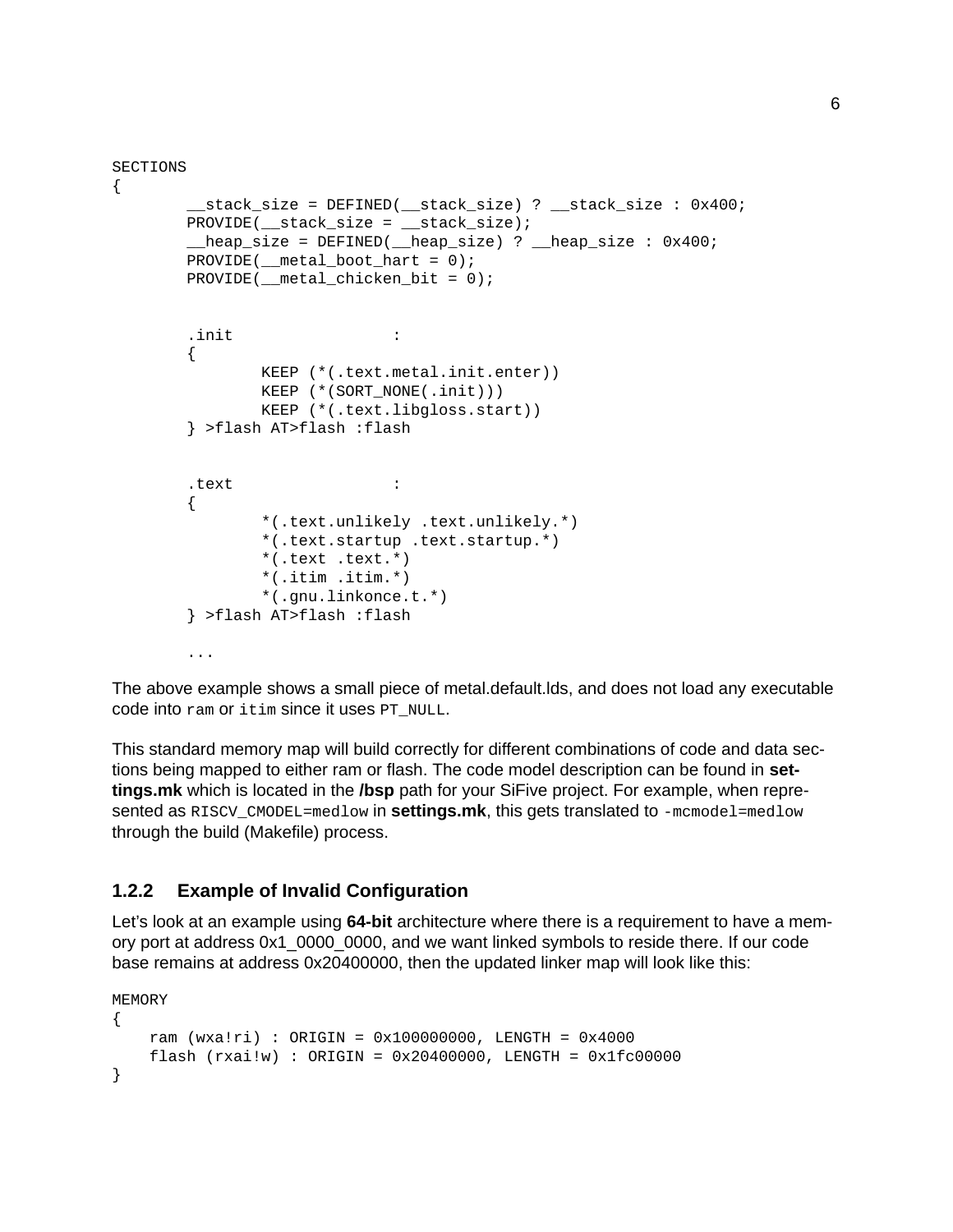This configuration will not build correctly since linked symbols will reside in the ram section, which is greater than 2 GiB from the flash section where code is mapped. If this memory map is used on a 64-bit architecture using -mcmodel=medany, it will not link successfully. Generated errors will contain the following phrase:

### relocation truncated to fit:

The error message will contain a lot of other detail that we will omit for simplicity.

There is currently no method for a RISC-V software program to generate the instruction combinations to access global symbols outside of a 2GiB window. This applies to all current code models available. There is development underway to address this limitation, and support will be provided in what will be called a **large code model**. Until then, the workaround is in the form of software pointers.

#### <span id="page-8-0"></span> $1.2.3$ Workarounds

#### <span id="page-8-1"></span>Example #1

Even if global symbols cannot be linked with the toolchain, we can still access custom data sections using 64-bit software pointers. The following example creates a pointer to access memory at location 0x1 0000 0000:

```
// Create defines for new memory region
#define LARGE_DATA_SECTION_ADDRESS 0x100000000
#define LARGE_DATA_SECTION_SIZE_IN_BYTES 0x4000
#define DWORD_SIZE 8
int main(void)
€
   /* Example #1 - use pointer to access 64-bit region */
   uint32_t idx;
   uint64_t *data_array, addr;data_array = (uint64_t *)LARGE_DATA_SECTION_ADDRESS;
   for (addr = 0, idx = 0; \
          addr < LARGE_DATA_SECTION_SIZE_IN_BYTES; \
                 addr += DWORD_SIZE, idx++) {
          // Simply writing data to our region outside of 32-bit range
          data_{array}[idx] = addr;
   }
\mathcal{E}
```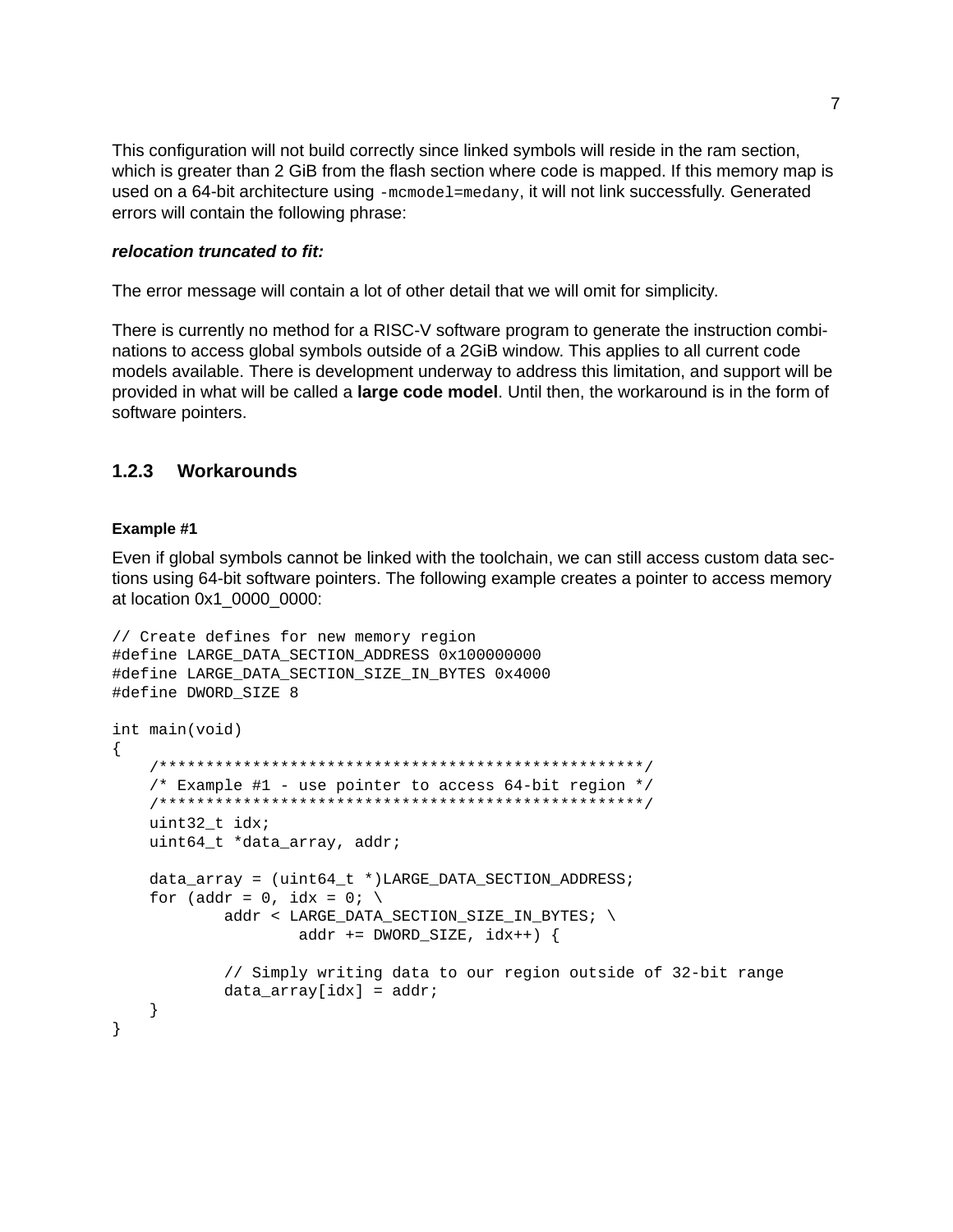#### <span id="page-9-0"></span>Example #2

Here we use an existing freedom-metal data structure to define a new region along with an available API to access attributes of the region.

```
// Create new structure to define a new memory region
// This method leverages existing freedom-metal struct format
#include <metal/memory.h> // required for data struct
// Create defines for new memory region
#define LARGE_DATA_SECTION_ADDRESS 0x100000000
#define LARGE_DATA_SECTION_SIZE_IN_BYTES 0x4000
#define DWORD_SIZE 8
// Create our struct using existing metal_memory type in freedom-metal
const struct metal_memory large_data_mem_struct;
const struct metal_memory large_data_mem_struct = {
   ._base_address = LARGE_DATA_SECTION_ADDRESS,
   ._size = LARGE_DATA_SECTION_SIZE_IN_BYTES,
   2 - 1 = \{.R = 1,.W = 1,.X = 0,.C = 1,.A = 0,
\};
int main(void)
₹
   // Example #2 - Use structure which defines 64-bit addressable regions,
   // using existing structure type to define base addr,
   // size, and permissions
   size_t _large_data_size;
   uintptr_t _large_data_base_addr;
   int _atomics_enabled, _cachable_enabled;
   uint64_t *large_data_array;
   \lceil \text{large\_data\_base\_addr} \rceilmetal_memory_get_base_address(&large_data_mem_struct);
   _large_data_size = metal_memory_get_size(&large_data_mem_struct);
   _atomics_enabled = metal_memory_supports_atomics(&large_data_mem_struct);
   _cachable_enabled = metal_memory_is_cachable(&large_data_mem_struct);
   large\_data\_array = (uint64_t * )_large\_data_base\_addr;// Access our new memory region
   // large\_data\_array[x] = 0x0;// ... add functional code ...
```